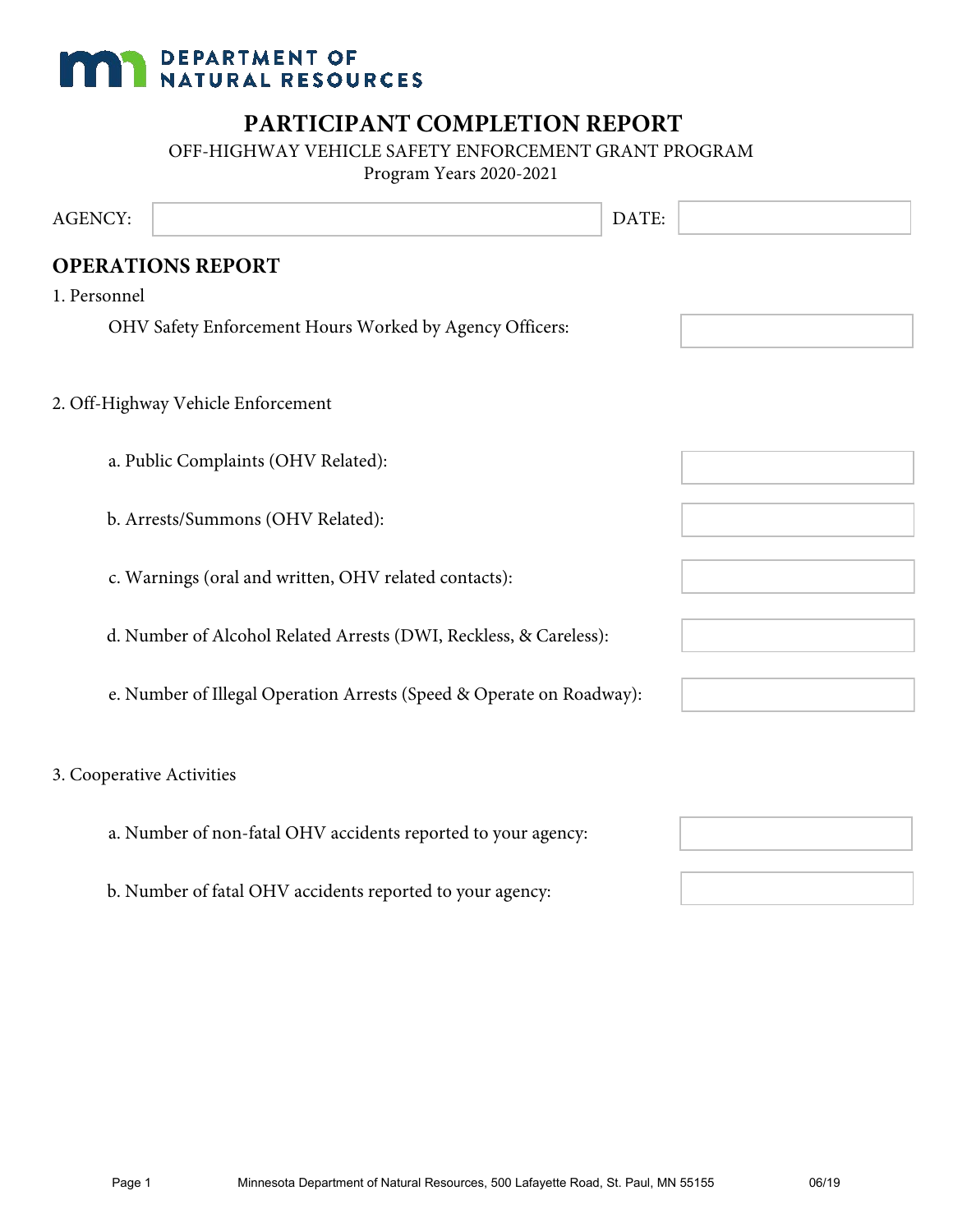#### 4. Cooperative Activities

a. Include a narrative on the Off-Highway Vehicle Training and Education Projects/Efforts that your Agency accomplished or participated in during this fiscal year.

b. Include a narrative on your agency participation in DNR Off-Highway Vehicle Enforcement activities during the past fiscal year. This includes participation in training classes, and collaboration with local Conservation Officers.

### **FISCAL REPORT**

#### GROUP 1: PERSONNEL

| Personnel | Number of Officers | <b>Agency Funds</b> | State Funds | <b>Total Cost</b> |
|-----------|--------------------|---------------------|-------------|-------------------|
| Full-Time |                    |                     |             |                   |
| Part-Time |                    |                     |             |                   |
| Sub-Total |                    |                     |             |                   |

#### GROUP 2: SUPPLIES AND EXPENSES

| Itemized Expenses (Itemized) | <b>Agency Funds</b> | State Funds | <b>Total Costs</b> |
|------------------------------|---------------------|-------------|--------------------|
|                              |                     |             |                    |
|                              |                     |             |                    |
|                              |                     |             |                    |
|                              |                     |             |                    |
| Sub-Total                    |                     |             |                    |